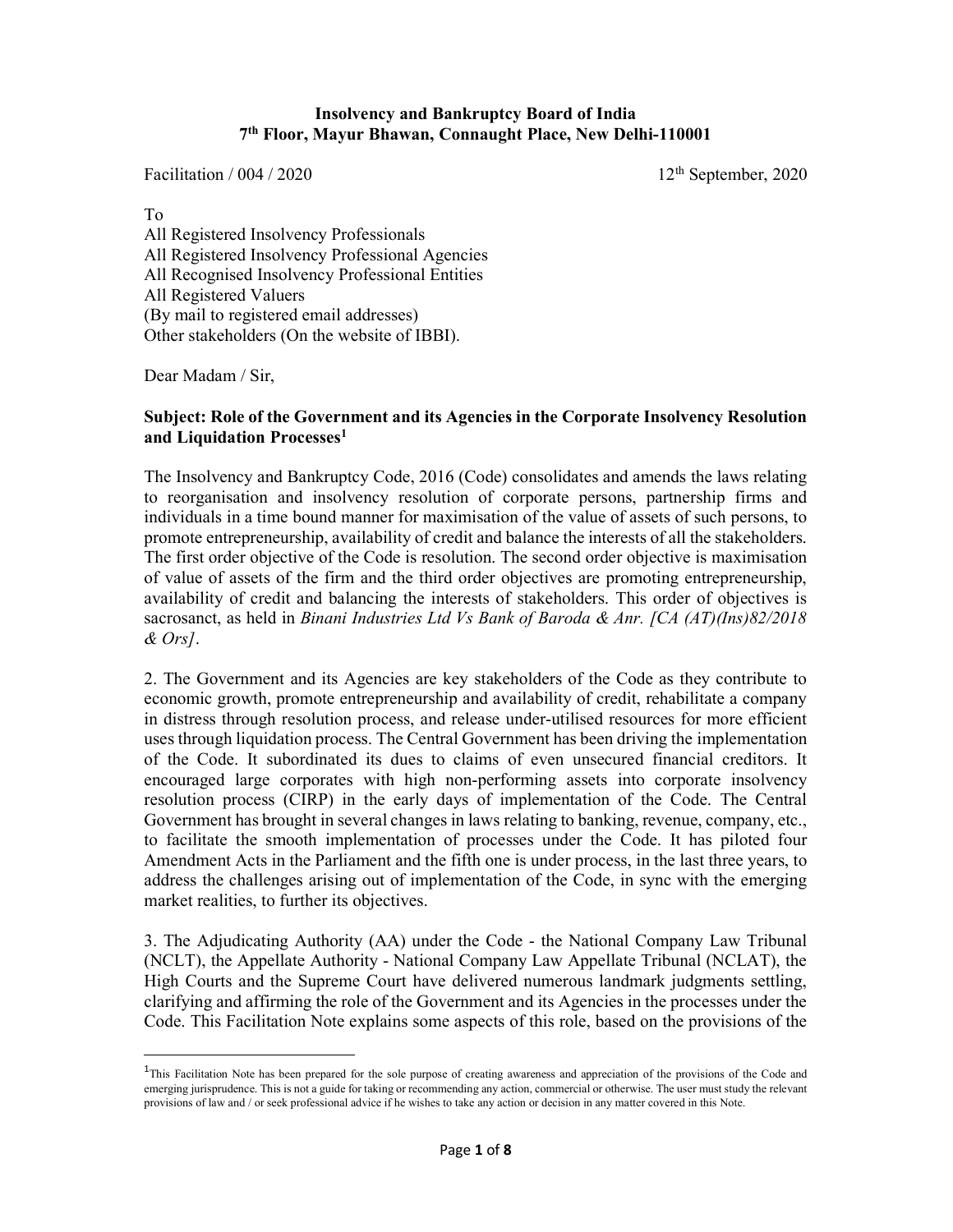Code and emerging jurisprudence, and provides a rationale for the same for better appreciation by all the stakeholders.

# Primacy of the Code

4. The Code provides that its provisions shall prevail over anything inconsistent with in any other law. The Supreme Court upheld this in several matters and contexts:

(i) In Innoventive Industries Ltd. Vs. ICICI Bank  $&$  Anr. [CA No. 8337-8338 of 2017], it held that the Code shall prevail over State enactments, including the Maharashtra Relief Undertakings (Special Provisions Act), 1958.

(ii) In Pr. Commissioner of Income Tax Vs. Monnet Ispat And Energy Ltd. [SLP No. 6483- 2018 & other petitions], it held that the Code would override anything inconsistent contained in any other enactment, including the Income-tax Act, 1961.

# Tax Dues

5. The Code balances the interests of all stakeholders, including the Government. It provides for a waterfall which prioritises the claims of various stakeholders for payment from the liquidation proceeds. The stakeholders placed higher in priority get paid first, and the claims of the set of stakeholders placed next in priority are considered only if there is any surplus after fully satisfying the claims of the prior set of stakeholders. The Government is placed in the waterfall after unsecured financial creditors. The Code also provides minimum entitlements for operational creditors and dissenting financial creditors under a resolution plan during CIRP. It empowers the financial creditors to decide distribution of value realised under a resolution plan among the stakeholders.

6. The definition of 'operational debt' in the Code makes it clear that 'Government dues' are operational debts and the Government is an operational creditor. Several judgments have reaffirmed this position:

(i) In Pr. Director General of Income Tax (Admn. & TPS) Vs. M/s. Synergies Dooray Automotive Ltd. & Ors [Company Appeal (AT) (Insolvency) No. 205 of 2017 and connected matters], the NCLAT clarified that the statutory dues such as income-tax, sales tax, value added tax and various other taxes fall within the definition of 'operational debt' under section 5(21) of the Code and the statutory authorities claiming the aforesaid dues are operational creditors under the Code.

(ii) In Leo Edibles & Fats Ltd. Vs. The Tax Recovery Officer (Central) Income Tax Department, Hyderabad and others [WP No. 8560 of 2018], while deciding upon the nature of security interest of Government dues, the High Court of Telangana and Andhra Pradesh made it clear that the Government dues like income-tax dues are unsecured creditors and do not enjoy the status of a secured creditor. The tax dues, being an input to the Consolidated Fund of India and of the States, clearly come within the ambit of section  $53(1)(e)$  of the Code.

7. Ordinarily, the Government is an operational creditor. However, the Government or any of its Agencies could be a financial creditor if the nature of debt is such that it comes within the definition of financial debt. The Code defines the rights and duties of financial creditors and operational creditors in CIRP and secured and unsecured creditors in liquidation process.

# Corporate Insolvency Resolution Process

8. A threshold amount of default entitles a creditor or the CD itself to file an application to initiate CIRP of the company. If the application is admitted, the CIRP commences, the company moves away from 'debtor-in-possession'; management of the company and its assets vest in an insolvency professional (IP), who runs the company as a going concern, and a committee of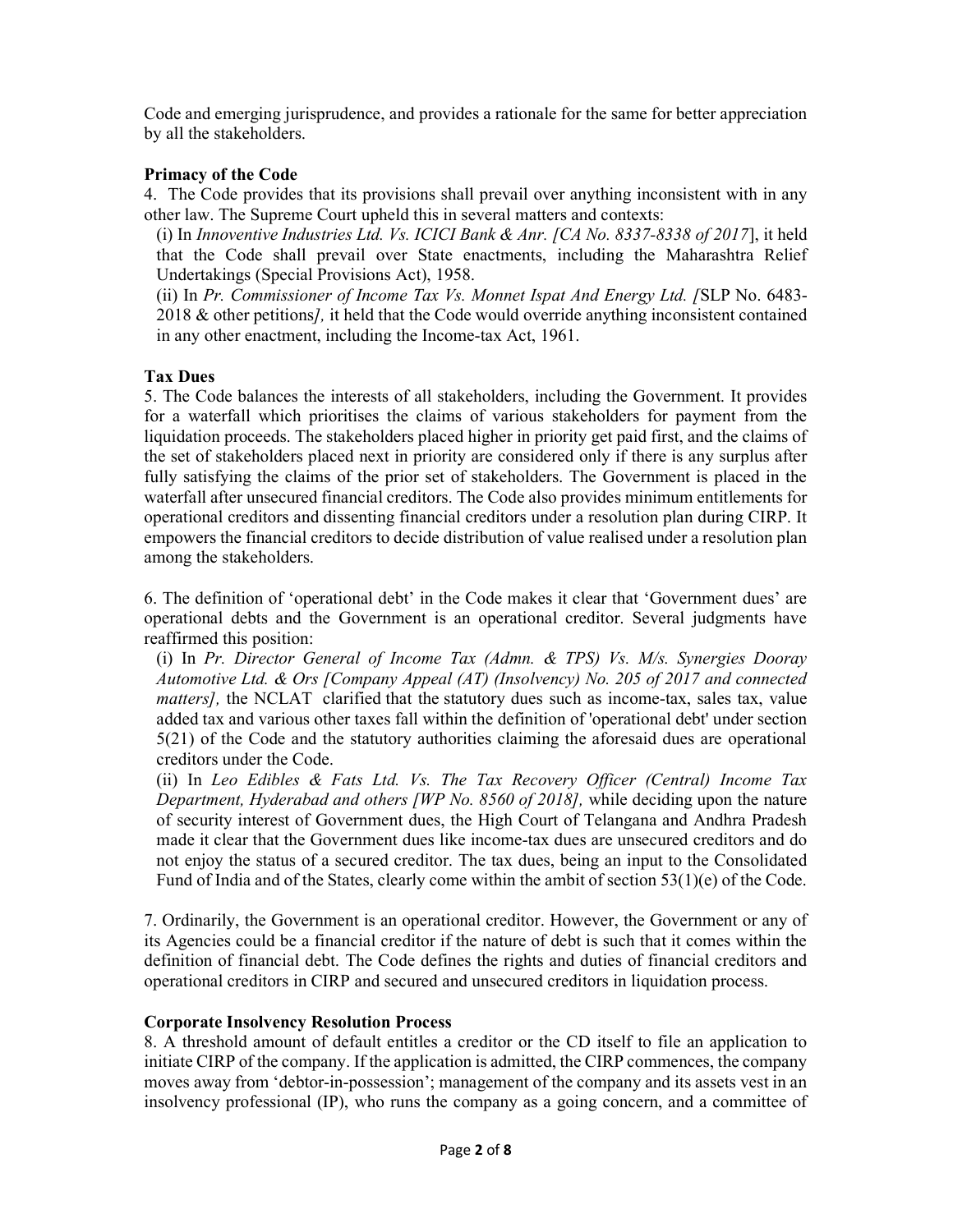creditors (CoC) is constituted to evaluate options for the company. The IP invites claims from stakeholders, based on the same and other relevant records, prepares an information memorandum. He makes available information memorandum and invites feasible and viable resolution plans from eligible and credible resolution applicants for resolution of insolvency of the company. If the CoC approves a resolution plan within the stipulated time with 66% majority, the company continues as a going concern. If the CoC does not approve a resolution plan with such majority within this period, the company mandatorily undergoes liquidation.

# (a) Submission of Claims

9. On commencement of CIRP, the IP invites claims from creditors to ensure that the resolution plan makes provisions for such claims. A resolution applicant submits a resolution plan after considering all available relevant information, including the claims. If claims are entertained after approval of resolution plan, this would discourage prospective resolution applicants from submitting resolution plans, leading to liquidation of companies, and defeating the objective of the Code. In Committee of Creditors of Essar Steel India Limited Vs. Satish Kumar Gupta & Ors. [Civil Appeal No. 8766-67/2019 and other petitions], the Supreme Court observed that a successful resolution applicant cannot suddenly be faced with 'undecided' claims after the resolution plan submitted by him has been accepted, as this would throw into uncertainty in the amounts payable by him. For fear of fresh claims coming up, resolution applicants may not be willing to submit resolution plans.

10. The Code envisages submission of claims by creditors in time. Non-submission of claims in a CIRP timely may lead to loss to the State Exchequer. In State of Haryana Vs. Uttam Strips Ltd. [Company Appeal (AT) (Insolvency) No. 319/2020], the NCLAT observed that the appellant had failed to file the claim before the RP and has no right to claim its dues from the resolution applicant. It held that a successful resolution applicant cannot be burdened with past liabilities since this would make it impossible for it to run the business, ultimately defeating the entire purpose and mechanism of the Code. The AA, in T. R. Ravichandran, RP Vs. The Asst. Commissioner (ST and 12 Ors) [MA 1298/2019 in IBA/130/2019], held that being an operational creditor, the tax authorities are at liberty to make their claims before the resolution professional (RP) instead of insisting upon him to pay the pre-admission dues before accepting the tax liabilities arising during the CIRP period.

11. In State of Haryana Vs. Uttam Strips Ltd. (supra), the NCLAT observed that the approved Resolution Plan is binding on all the stakeholders; therefore, the appellant must abide by the terms of the approved resolution plan. In *Ultra Tech Nathdwara Cement Ltd. Vs. Union of India* and Ors. [DB Civil Writ Petition No. 9480/2019], after implementation of resolution plan, the Central Goods and Services Tax Department issued demand notices to the corporate debtor (CD) on the ground that the RP / CoC did not pay entire dues of the Department as claimed in the resolution process and they were not heard at the time of approval of resolution plan. The High Court of Rajasthan set aside the notices issued by the Department as illegal, stating that the fresh demand notices are illegal and arbitrary.

#### (b) Moratorium

12. The CIRP envisages a calm period to enable the stakeholders to work out a resolution peacefully and the CD continues as a going concern. It provides for a moratorium that prohibits institution or continuation of suits or proceedings against the CD and any alienation of property. In Kitply Industries Ltd. Vs. Assistant Commissioner of Income Tax (TDS) and Anr. [IA No. 54/2018 in CP(IB)/02/GB/2018], the AA held that the proceeding before the Income-tax Department which has resulted in freezing of the bank accounts is a proceeding of quasi-judicial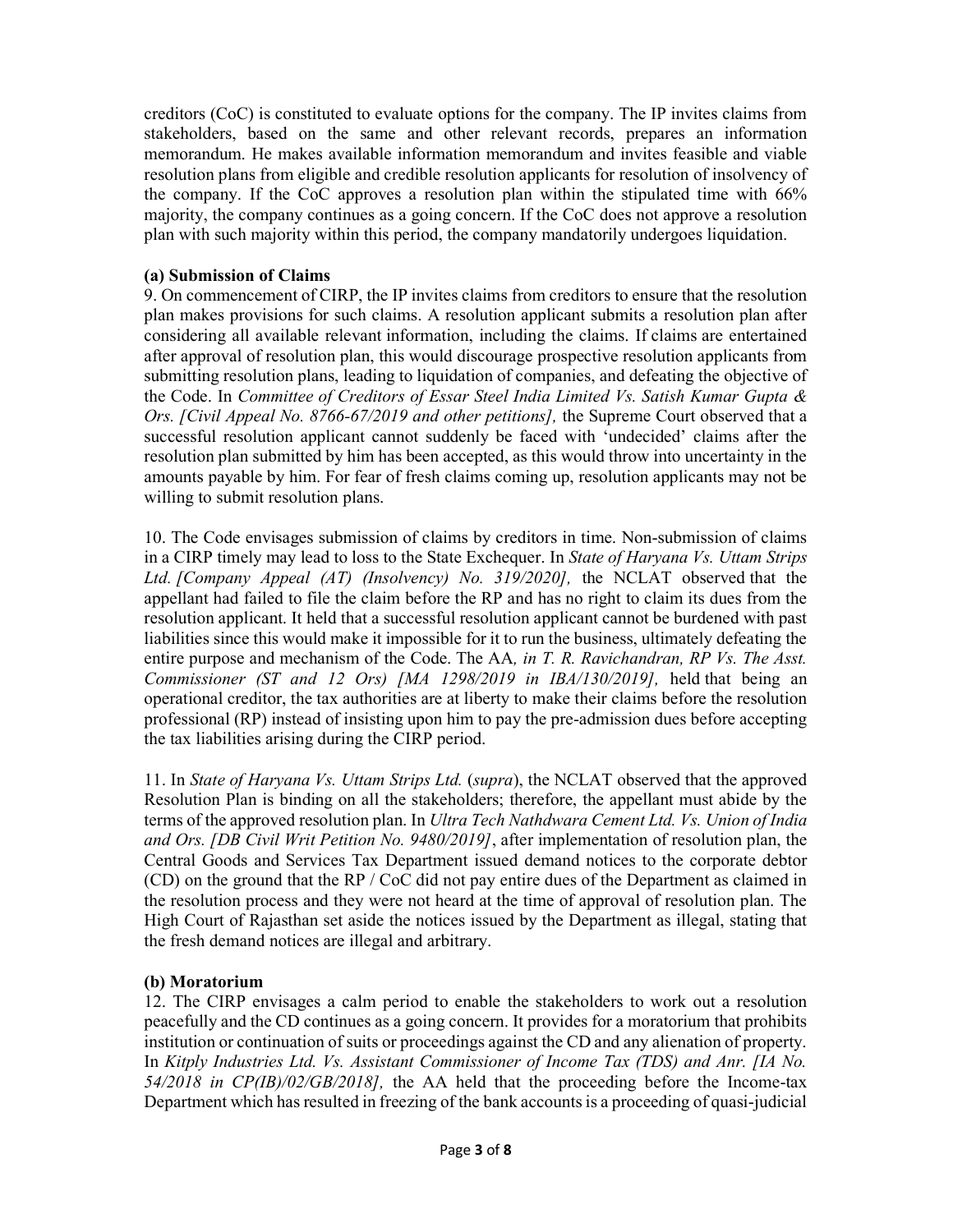nature and continuation of such a proceeding during moratorium period is illegal in view of the prohibitions under section 14(1)(a) of the Code.

13. The Code prohibits recovery of any 'property' by an owner or lessor where such property is occupied by or in possession of the CD. In Rajendra K. Bhutta Vs. Maharashtra Housing and Area Development Authority and Anr. [Civil Appeal No. 12248 of 2018], The CD had entered into a Joint Development Agreement (JDA) with MHADA. On the CD getting into CIRP, MHADA issued notice to the CD for termination of JDA and to handover possession of the land and all structures. An application to restrain MHADA from taking possession was dismissed by the AA stating that section 14(1)(d) does not cover licences to enter upon land covered under JDA. On appeal, the NCLAT held that the land belongs to MHADA and cannot be treated as an asset of the CD under section 14(1)(d). While setting aside the order of NCLAT, the Supreme Court held that section 14(1)(d) speaks about recovery of property "occupied". It does not refer to rights or interests created in property but only actual physical occupation of the property. The JDA has granted a licence to the CD to enter upon the property, with a view to do all the things that are mentioned in it and hence the property is in possession of the CD. Therefore, the land is covered under section  $14(1)(d)$ . It reiterated that if there is any clash between the MHADA Act and the Code, the latter shall prevail.

14. The Code mandates that the Central Government or the State Government or any local authority, or any sectoral regulator shall not suspend or terminate any license, permit, registration, quota, concession, clearances or a similar grant or right given by it, on the grounds of insolvency, subject to the condition that there is no default in payment of current dues arising from their use or continuation during the moratorium period. In Aircel Limited [MA-337/2018 in CP(IB)-298/(MB)/2018] and Dishnet Wireless Limited [MA-336/2018 in CP(IB)- 302/MB/2018], the AA observed that license is essential for the business of the CD. A resolution applicant will show interest in the business of the CD if it holds licence. Since no other valuable asset is available to the CD, no resolution applicant would show interest in its business revival. Licence / spectrum is thus sine qua non for getting good resolution plan. The AA directed: "... within the scope and ambit of Insolvency and Bankruptcy Code, 2016 hereby instruct the concerned DoT authority not to make any attempt to cancel the impugned license issued in favour of the debtor company."

15. The Code prohibits discontinuation of critical services. It provides that such goods and services, which are critical to keep the CD as a going concern, shall not be terminated, suspended or interrupted during the period of moratorium, except where such CD has not paid dues arising from such supply during the moratorium period. It also prohibits discontinuation of essential goods and services to the CD.

# (c) Offences

16. The Code insulates the successful resolution applicants against the liability of the CD for any offence committed prior to commencement of insolvency proceeding. It mandates that the liability of the CD for an offence committed prior to the commencement of the CIRP shall cease, and the CD shall not be prosecuted for such an offence from the date the resolution plan has been approved by the AA, if the resolution plan results in the change in the management or control of the CD to an unrelated person. However, the persons, who were responsible to the CD for conduct of its business at the time of commission of such offence shall continue to be liable for such an offence. Similarly, no action - attachment, seizure, retention or confiscation - shall be taken against the property of the CD in relation to an offence committed prior to the commencement of the CIRP of the CD, where such property is covered under a resolution plan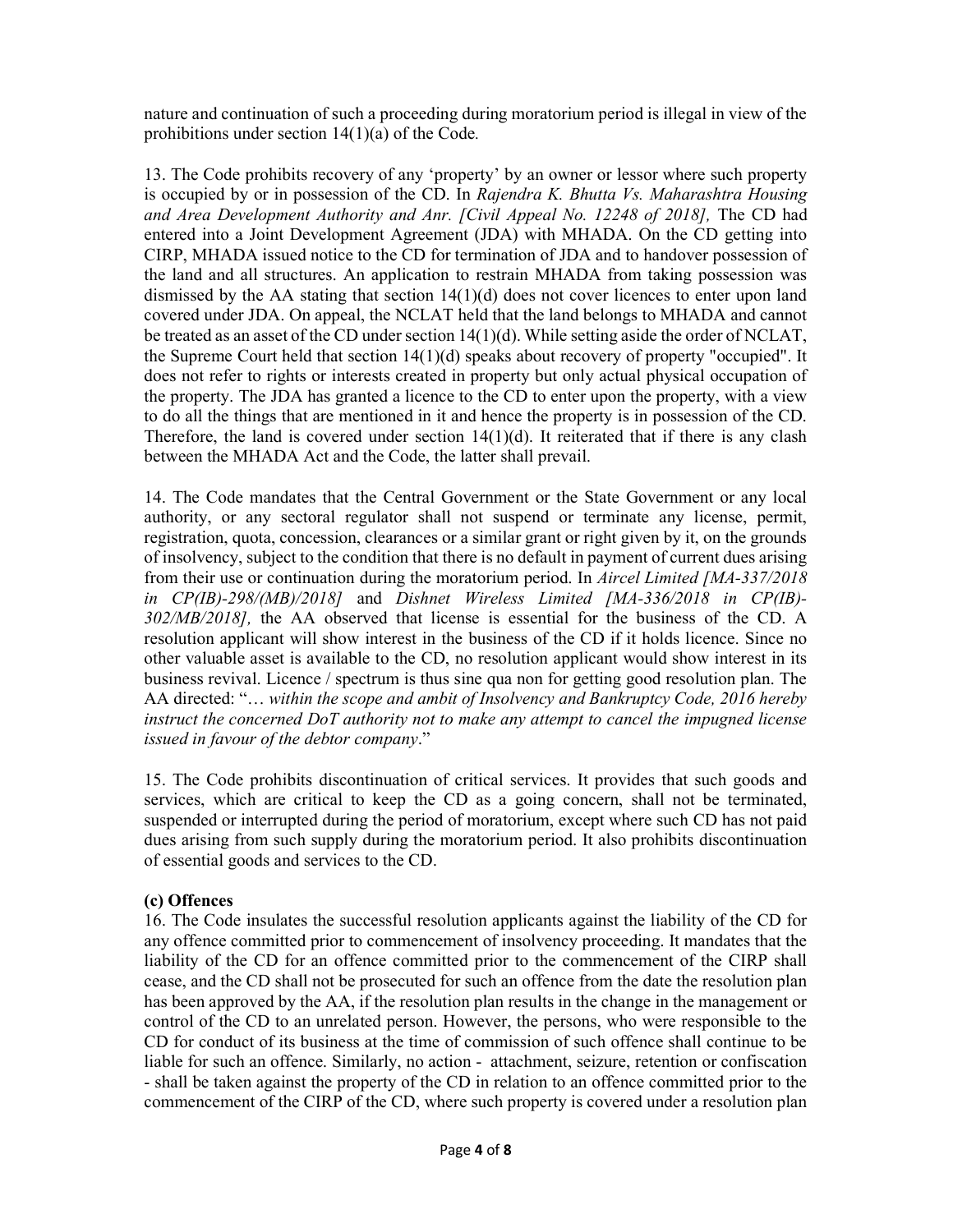approved by the AA, which results in the change in control of the CD or sale of liquidation assets to an unrelated person. This protects the *bona fide* resolution applicant and buyer of liquidation assets from enforcement action. However, the CD shall extend all assistance and co-operation to any authority investigating an offence committed prior to the commencement of the CIRP.

17. In Tata Steel BSL Limited & Anr. Vs. Union of India & Anr. [WP(CRL) 3037/2019], the trial Court took cognizance of the offences punishable under the Companies Act, 2013 and the Indian Penal Code, 1860, based on a complaint filed by the Serious Fraud Investigation Office. The petitioner submitted that it took over the CD through a resolution plan and section 32A of the Code discharges it from the proceeding before the trial Court. The High Court held that the CD would not be liable for any offence committed prior to commencement of the CIRP. It also clarified that such an order will not affect the prosecution of the erstwhile promoters or any officers who may be responsible for committing the offences. In JSW Steel Ltd. Vs. Mahender Kumar Khandelwal & Ors.  $[CA(AT)(Ins)No. 957/2019 \& Ors]$ , the NCLAT observed that section 32A suggests that the ED / other investigating agencies do not have the powers to attach assets of the CD, once a resolution plan stands approved and the criminal investigations against the CD stand abated. It further observed that the intent and purpose of section 32A is to provide certainty to the resolution applicant that the assets of the CD, as represented to him, and for which he proposes to pay value / consideration in terms of the resolution plan, would be available to him in the same manner as at the time of submission of the resolution plan.

# Corporate Liquidation Process

18. The liquidation process commences on failure of CIRP to yield a resolution plan. The RP appointed for the CIRP typically acts as the liquidator for the purpose of liquidation. The liquidator makes a public announcement inviting claims and verify them. He takes into his custody or control of all the assets of the CD and forms a liquidation estate. He endeavours to sell the assets of the liquidation estate through public auction, in consultation with the stakeholders' consultation committee. He distributes the sale proceeds among the stakeholders as per the waterfall. On competition of liquidation process, the liquidator submits an application with the final report to the AA for closure of the liquidation process and dissolution of the CD.

# (a) Claims

19. The liquidator invites claims from creditors to ensure that they can be paid as per waterfall from the realisation from sale of liquidation estate. In Leo Edibles & Fats Ltd. Vs. The Tax Recovery Officer (Central) Income Tax Department, Hyderabad and others [WP No. 8560 of 2018], the High Court of Telangana and Andhra Pradesh held that the Income-tax Department necessarily must submit its claim to the liquidator for consideration as and when the distribution of the assets, in terms of section 53(1) of the Code, is taken up.

20. The priority in waterfall cannot be disturbed. In Leo Edibles  $\&$  Fats Ltd. (supra), the High Court held that the Income-tax Department cannot claim any priority merely because the order of the attachment was long prior to the initiation of liquidation proceedings under the Code. Even if the order of attachment constitutes an encumbrance on the property, it still does not have the effect of taking it out of the purview of section 36(3)(b) of the Code. The said order of attachment, therefore, cannot be taken to be a bar for completion of the sale under a liquidation proceeding under the Code. In Om Prakash Agarwal Vs. Tax Recovery Officer 4 & Anr. [Item No. 301, IA-992/2020 in CP/294/2018], the Income-tax Department submitted that the incometax proceedings have overriding effect against other enactments and money attached by it is no more an asset of the CD. The AA held that the monies of the CD lying in the bank accounts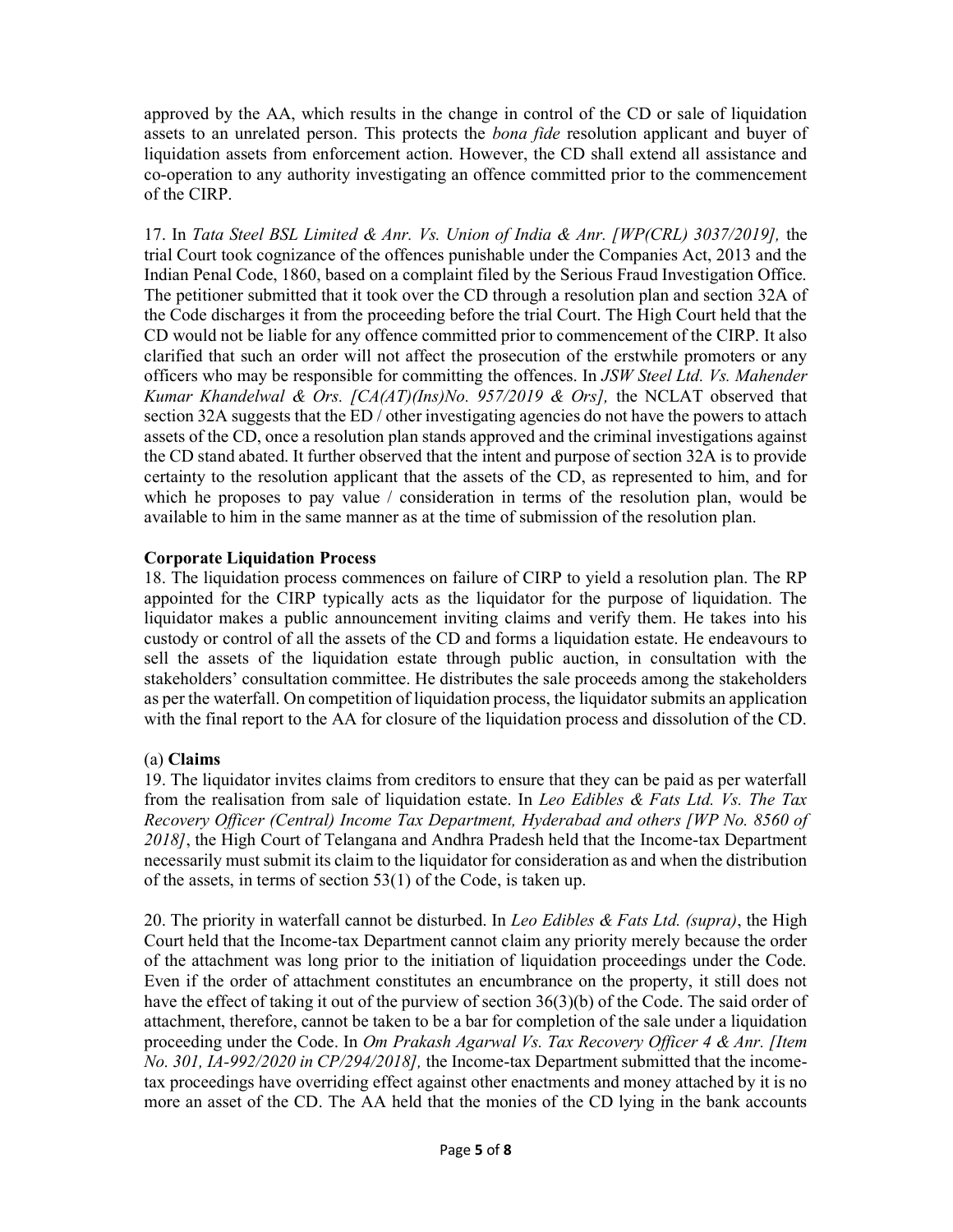shall be construed to be an asset of the CD even if an attachment order is passed against the same. It noted that section 178 of the Income-tax Act, 1961 has been amended to allow the Code to have overriding effect and accordingly directed the Bank to defreeze the accounts.

# (b) Moratorium

21. The moratorium declared during CIRP ceases when the AA passes an order for liquidation of the CD. However, during liquidation period, no suit or other legal proceedings shall be instituted by or against the CD, except by the liquidator, on behalf of the CD, with the prior approval of AA.

# (c) Offences

22. The protection under section  $32A$  is also available to sale of liquidation assets. In Mr. Anil Goel, the Liquidator appointed in respect of Varrsana Ispat Limited Vs. Deputy Director, Directorate of Enforcement, Delhi and SBER Bank Vs. Varrsana Ispat Limited [IA (IB) No. /KB/2020 in CP (IB) No. 543/KB/2017], the liquidator sought permission to sell the assets of the CD which were attached by the ED, who objected on ground that an application under section 32A can be made only after the liquidation process is over and can be filed only by the successful resolution applicant and not the liquidator. The AA held that section 32A is applicable to the assets of the CD undergoing liquidation and a liquidator can file an application like the one in hand. It further held that a liquidator can proceed with the sale of the assets even if it is under attachment by the ED, to continue the time bound process of liquidation under the Code and upon completion of the sale proceedings, the buyer can take appropriate steps to release the attachment. In Anil Goel, Liquidator Vs. Dy. Director, Directorate of Enforcement in the matter of REI Agro Limited [CA (IB) No. 453/KB/2018 in CP (IB) No.73/KB/2017], the liquidator sought orders against the ED to release the attachment of assets of the CD. The AA observed: "In any case, the Court established under PMLA Act being a criminal Court can only decide whether the properties attached during investigation from possession of the Corporate Debtor could be said to be the properties acquired by them using proceeds of the crime. It is for this Tribunal to decide as to how the properties and assets of the Corporate Debtor under liquidation can be appropriated. The Liquidator must get possession of those properties attached by the Enforcement Director, New Delhi."

# Assistance to Insolvency Professional

23. An IP, when acting as an IRP, RP, or Liquidator, is vested with an array of statutory and legal duties. He manages operations of the company as a going concern, protects the value of its property and complies with applicable laws on its behalf in a CIRP. He takes custody of the assets of the CD and sells them in a liquidation process. As clarified in Asset Reconstruction Company (India) Pvt. Ltd. Vs. Shivam Water Treaters Pvt. Ltd. [C.P. No. (IB)1882 (MB)/2018], an IP is acting as an officer of the Court and any hindrance in the working of the CIRP amounts to contempt of court. In discharge of duties, he often does not receive required co-operation and at times encounters hostility and violence. In several such instances, the AA has directed the Police to provide protection to IRP, RP, or Liquidator to enable him to discharge his duties and the Police has been providing necessary protection.

# Facilitation

24. The following is a list of illustrative facilitations that the Government and its agencies may extend for smooth conduct of the corporate insolvency resolution and liquidation processes under the Code while protecting their interests to the extent permissible under the law: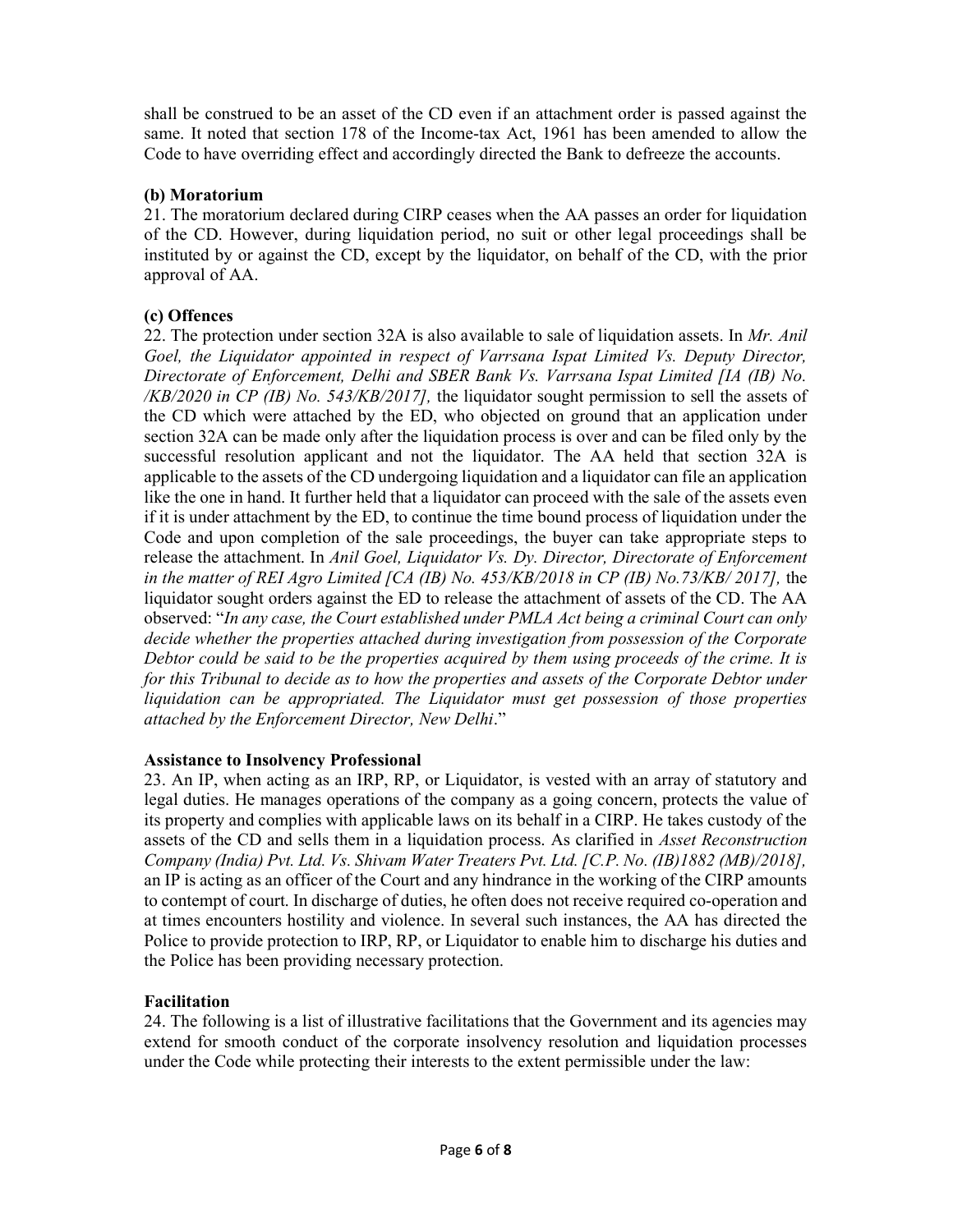#### A. In respect of CIRP

- (a) deliver demand notice on the CD under section 8 of the Code on occurrence of default, wherever considered appropriate;
- (b) file application under section 9 of the Code for initiation of CIRP of a CD, wherever considered appropriate, when the dues are not settled despite serving demand notice under section 8;
- (c) submit claims, including contingent claims, along with proof of claim, within specified time, to the IP in response to the public announcement under section 15 of the Code in relation to a CIRP (public announcements are available on the IBBI website which provides alerts to subscribers);
- (d) refrain from raising or submitting any claim in respect of the CD after the timelines;
- (e) make use of the legal remedies available under the Code in respect of claims;
- (f) refrain from insisting on payment of the pre-admission dues during moratorium period;
- (g) refrain from instituting or continuing suits or proceedings against the CD to the extent prohibited under sections 14 of the Code;
- (h) refrain from discontinuing essential services to the CD during moratorium;
- (i) refrain from discontinuing critical services except when the CD is not paying the dues arising from supply during the moratorium;
- (j) refrain from terminating licence, permit, registration, quota, concession, clearance or similar grant or right during moratorium on the grounds of insolvency if there is no default in payment of current dues;
- (k) receive notice of each meeting of CoC, if the aggregate operational debt is not less than 10% of total debt of the CD and attend meeting to the extent permitted in section 24(4) of the Code;
- (l) join the CoC, where there is no financial debt of the CD, in the manner provided in regulation 16(2) of the Insolvency and Bankruptcy Board of India (Insolvency Resolution Process for Corporate Persons) Regulations, 2016;
- (m)enable the IP to deposit GST for the current period without insisting on collection of past dues, to comply with his obligations under sections  $17(2)$  (e) and  $23(2)$  of the Code;
- (n) release attachments over properties of the CD undergoing CIRP;
- (o) receive the amounts due under resolution plans towards full settlement of claims as against the CD;
- (p) refrain from raising claims / issuing demand notices in respect of unpaid dues already dealt with under resolution plan, after the plan is approved;
- (q) refrain from initiating or continuing proceedings against the CD in respect of offences committed prior to commencement of CIRP, after resolution plan is approved;
- (r) seek all assistance and co-operation of the CD in investigating any offence committed prior to the commencement of the CIRP;
- (s) refrain from taking action attachment, seizure, retention, or confiscation against the property of the CD in relation to an offence committed prior to commencement of CIRP where such property is covered under a resolution plan approved by the AA;
- (t) initiate / continue proceedings against the persons responsible for offences committed
- by the CD prior to commencement of the CIRP;
- (u) honour the resolution plan approved by the Adjudicating Authority;
- (v) consider requests of the successful resolution applicant for necessary approval under section 31 of the Code;
- (w) extend police protection wherever sought by the IRP or RP;